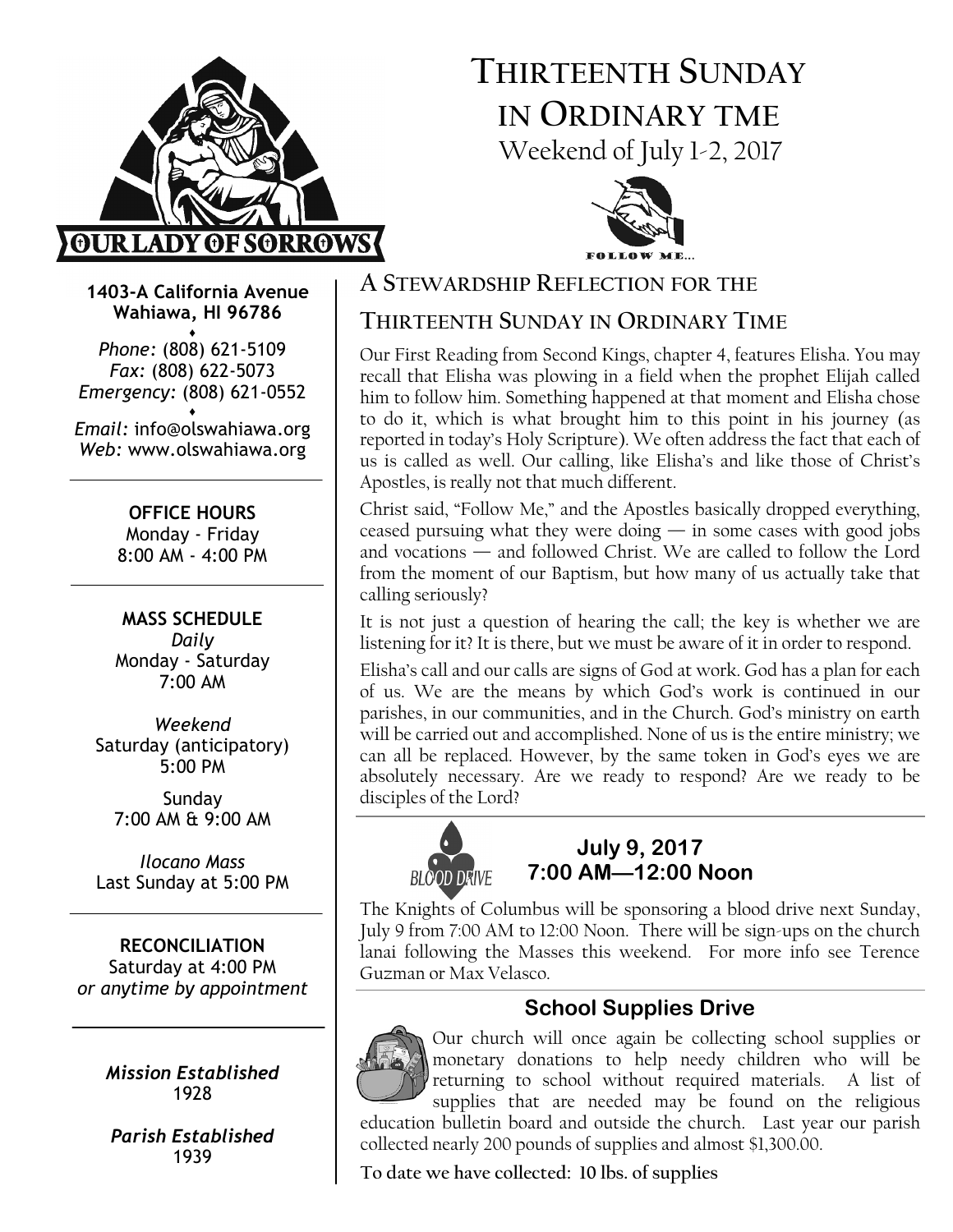# WEEKLY CALENDAR

| Jul 1 (Sat) | 13th Sunday in Ordinary Time                                                                                                                         |  |
|-------------|------------------------------------------------------------------------------------------------------------------------------------------------------|--|
| Jul 2 (Sun) | 13th Sunday in Ordinary Time                                                                                                                         |  |
| Jul 3 (Mon) | <b>St Thomas</b><br>7:00pm EPIC Young Adult Faith Sharing (CH)                                                                                       |  |
| Jul 4 (Tue) | Weekday<br>Independence Day Holiday / Office Closed<br>8:00am<br>Mass                                                                                |  |
| Jul 5 (Wed) | St Anthony Zaccaria / St Elizabeth of Portugal<br>6:30pm Youth Ministry Class (Chapel)<br>6:30pm Kupuna Kokua Ministry Mtg (PH)                      |  |
| Jul 6 (Thu) | <b>St Maria Goretti</b><br>9:00am Craft Guild (PH)<br>10:00am Charismatic Prayer Group (Lib)                                                         |  |
| Jul 7 (Fri) | Weekday<br><b>First Friday</b><br>7:00am Mass / Eucharistic Adoration<br>8:00am Wahiawa Ministers' Mtg<br>8:30am Benediction                         |  |
| Jul 8 (Sat) | Weekday / BVM<br>1:00pm Baptism Seminar (PH)                                                                                                         |  |
| Jul 9 (Sun) | 14th Sunday in Ordinary Time<br>Blood Pressure Screening following the Masses<br>7:00am Blood Bank of Hawaii<br>12:00pm Altar Society Gathering (PH) |  |

#### NOTE: The morning Mass on Tuesday, July 2 will be at 8:00 AM.

∗OLS = Our Lady of Sorrows / CH = Church / PH = Parish Hall / Lib = Library / Sch = School MMP = Mililani Mortuary Park / WGH = Wahiawa General Hospital

### **OBITUARY: MAY THEY REST IN PEACE**

**+Patricia Hickok**

July 21 10:30pm Graveside burial – MMP **+Silverio Patenio** Aug 12 10:00am Memorial Mass – OLS



The Health Ministry invites you to our next blood pressure screening on July 9 following the 7 AM and 9 AM Masses on the lanai.



### July 15, 2017 9:00 AM—1:00 PM

St. Damien House, St. Anthony Retreat Center The Liturgy of the Hours is the prayer of the entire Church. Yet, many do not know how to pray the Liturgy of the Hours. Come learn and pray with us! Please bring your own sack lunch & drink. For more information or to register, please call 845-0065.



[Liturgical Color: Green]

# **2 Kings 4:8-11, 14-16a**  The following of Christ

means the practice of his way of life.  **Romans 6:3-4, 8-11** 

As Jesus conquered sin through death and resurrection, so his faithful have died to sin and come alive in God through baptism.

#### **Matthew 10:37-42**

Jesus tells us that he wants committed followers that, if we love someone else or even ourselves more than him, we aren't worthy of him.

NEXT SUNDAY'S READINGS [Liturgical Color: Green] Zechariah 9:9-10 · Romans 8:9, 11-13 · Matthew 11:25-30

### STEWARDSHIP OF TREASURE

| Weekend of June 24-25, 2017    |            |  |
|--------------------------------|------------|--|
| <b>OFFERINGS</b>               |            |  |
| <b>Sunday Offering</b>         | \$3,892.00 |  |
| <b>Catholic Communications</b> | 20.00      |  |
| Holy Father/Peter's Pence      | 995.00     |  |
| <b>MISCELLANEOUS OFFERINGS</b> |            |  |
| <b>Special Donation</b>        | 20.00      |  |
| <b>Blessings</b>               | 30.00      |  |
| <b>Food Pantry</b>             | 25.00      |  |
| <b>Mass Intention</b>          | 220.00     |  |
| <b>OTHERS</b>                  |            |  |
| Candles                        | 250.10     |  |
| <b>FIF Pledge Payments</b>     | 90.00      |  |
| Mahalo for vour generosityl    |            |  |

#### mahalo for your generosity: Offertory Envelopes: Please call the bookkeeper at

621-5109 ext. 9720 if you are in need of a new box.

### \* MAY BAPTISMS \*

We welcome joyfully into our faith community the newly baptized:

> ALDRICH JAIDEN ANDRES JAMES DAN CERA, JR. LEHUA ANNE FUKUMOTO



We congratulate the parents & godparents on this blessed occasion.



### Food Pantry

 332 lbs. Donated **73 bags** distributed to **43 Families 141 adults** & **71 children**

### **Stewardship of Time and Talent**

MAHALO to Terence Guzman, Max Velasco and Herman Walker for the electrical work in the pastor's office.

# TODAY'S READINGS